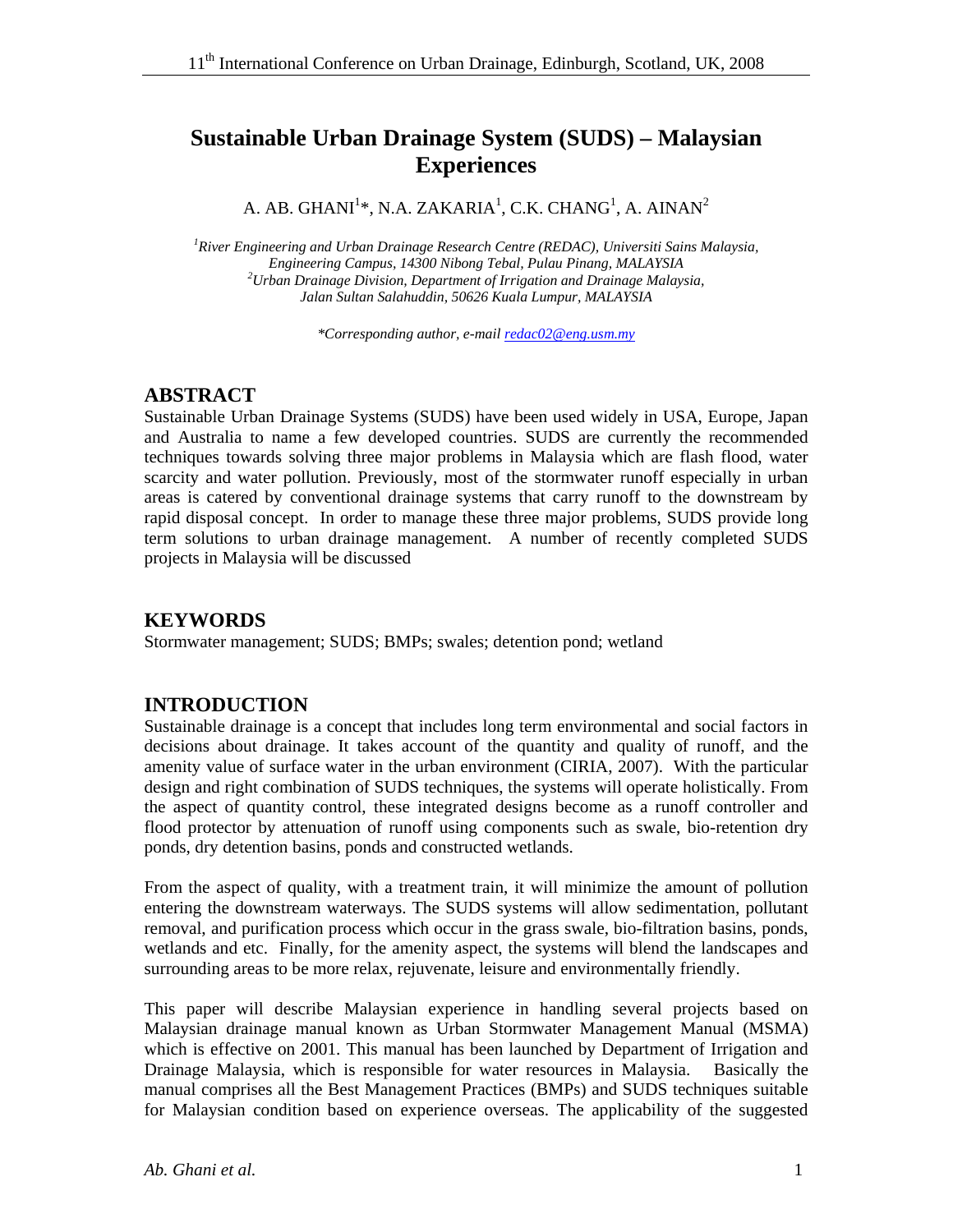techniques are being tested initially with the national pilot project at Engineering Campus, Universiti Sains Malaysia (USM) with the construction of Bio-Ecological Drainage Systems (BIOECODS) completed at the end of the year 2002. BIOECODS (Zakaria et al. 2003; Ab Ghani et al., 2004) offers an exemplary model for urban stormwater management under tropical climates. BIOECODS consists of three components namely ecological swales, biofiltration storage, and ecological ponds made up of a wet pond, a detention pond, a constructed wetland, a wading river and a recreational pond. Another newly constructed projects (Zakaria et al., 2007) utilizing several components of SUDS includes the Taiping Town Clinic, and DID Mechanical Ipoh (Chang et al. 2008).

## **BIO-ECOLOGICAL DRAINAGE SYSTEM (BIOECODS)**

The USM Engineering Campus project has taken a series of measures to reduce runoff rates, runoff volumes and pollutant loads by implementing a source control approach (Figure 1) for stormwater management as suggested in the Stormwater Management Manual for Malaysia. This includes a series of components namely ecological swale (Figure 2), on-line underground storage, and dry ponds as part of the Bio-ecological drainage systems that contribute to the treatment of the stormwater before it leaves the campus. This system was designed to combine infiltration, delayed flow, storage and purification as pre-treatment of stormwater before discharging to constructed wetlands In addition to source controls; these measures include integrating large-scale landscapes into the development as a major element of the stormwater management system. The detention pond provides the function of a stormwater detention, solids settling, and biological treatment. Finally, wetlands provide both stormwater detention and biological treatment prior to the runoff entering the recreational pond (Figure 3). All of these benefits help to ensure that the final discharge from a sustainable urban drainage system will not pollute rivers, nor create flooding downstream.



**Figure 1**. Schematic diagram of BIOECODS.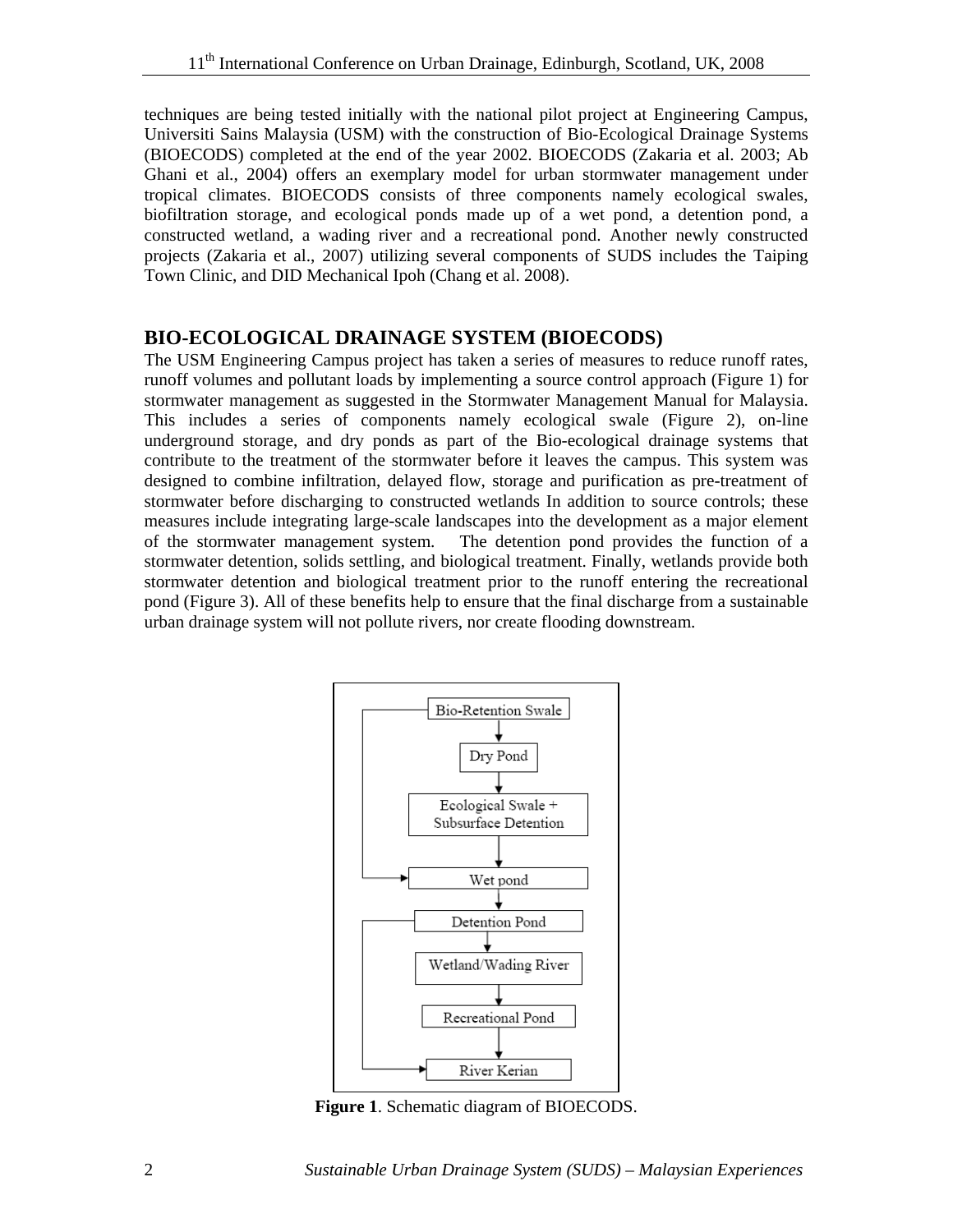

Figure 2. An ecological swale with river gravels making up the low flow channel.



**Figure 3**. A meandering wading river upstream of the recreational pond.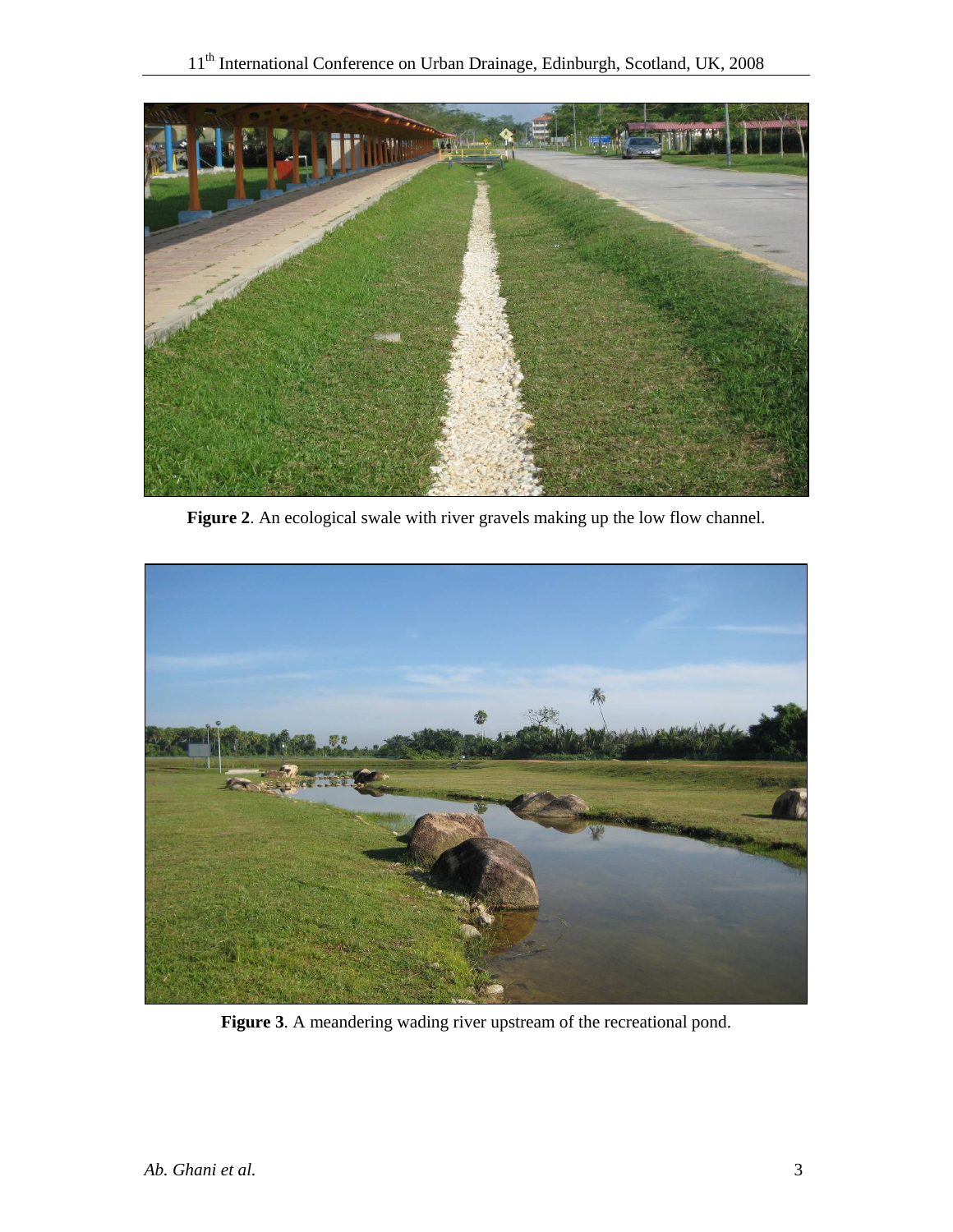The dry swales are designed for 10-year flood with a slope of 1 in 1000. The wet pond is designed for 10-year flood and detention pond 50-year flood. The wetland purifies stormwater for up to 2-year flood. Details of the design criteria and construction experience could be found in Zakaria et al. (2003) and Ab Ghani et al. (2004). The recent results on peak flow attenuation and stormwater treatment throughout the system are given in Table 1 and Figure 4.

| Sampling         | Parameter |                 |         |                  |                |           |              |           |        |            |         |  |
|------------------|-----------|-----------------|---------|------------------|----------------|-----------|--------------|-----------|--------|------------|---------|--|
| <b>Station</b>   | pH        | Temperature     | DO      | BOD <sub>5</sub> | <b>COD</b>     | Turbidity | <b>TSS</b>   | <b>TS</b> | TP     | $NH_{3}-N$ | Grease  |  |
|                  |           |                 |         |                  |                |           |              |           |        |            | & Oil   |  |
|                  |           | $({}^{\circ}C)$ | (mg/L)  | (mg/L)           | (mg/L)         | (NTU)     | (mg/L)       | (mg/L)    | (mg/L) | (mg/L)     | (mg/L)  |  |
| GS <sub>3</sub>  | 7.7       | 24              | 5       | $\overline{2}$   | 6              | 10        | $\Omega$     | 0.0       | 0.1    | 0.0        | 0.1     |  |
| GS <sub>4</sub>  | 9.0       | 23              | 5       | 3                | 5              | 23        | $\Omega$     | 0.0       | 0.2    | 0.0        | 0.0     |  |
| GS <sub>5</sub>  | 7.0       | 25              | 5       | $\overline{2}$   | 8              | 14        | $\Omega$     | 0.0       | 0.2    | 0.0        | 0.0     |  |
| GS <sub>6</sub>  | 7.8       | 25              | 7       | $\overline{2}$   | $\overline{c}$ | 20        | $\Omega$     | 0.0       | 0.4    | 0.1        | $0.0\,$ |  |
| GS <sub>7</sub>  | 8.3       | 28              | 6       | $\overline{c}$   | 34             | 14        | $\Omega$     | 0.0       | 0.1    | 0.1        | 0.5     |  |
| <b>GS 10</b>     | 9.4       | 25              | 6       | $\overline{2}$   | 13             | 23        | $\Omega$     | 0.0       | 0.2    | 0.0        | $0.0\,$ |  |
| GS <sub>9</sub>  | 8.7       | 29              | $\tau$  | $\overline{2}$   | 5              | 6         | $\Omega$     | 0.0       | 0.1    | 0.1        | 0.0     |  |
| GS 8             | 6.9       | 28              | 8       | $\overline{2}$   | 6              | 17        | $\Omega$     | 0.0       | 0.3    | 0.1        | 0.0     |  |
| Average          | 8.1       | 26              | 6       | $\overline{2}$   | 10             | 16        | $\mathbf{0}$ | 0.0       | 0.2    | 0.1        | 0.1     |  |
| <b>Median</b>    | 8.0       | 25              | 6       | $\overline{2}$   | 6              | 16        | $\bf{0}$     | 0.0       | 0.2    | 0.1        | 0.0     |  |
| <b>Standard</b>  | 0.9       | $\overline{2}$  | 1       | $\mathbf{1}$     | 10             | 6         | $\bf{0}$     | 0.0       | 0.1    | 0.0        | 0.1     |  |
| <b>Deviation</b> |           |                 |         |                  |                |           |              |           |        |            |         |  |
| Class IIB,       | $6 - 9$   |                 | $5 - 7$ | 3                | 25             | 50        | 50           |           |        | 0.3        |         |  |
| <b>Malaysia</b>  |           |                 |         |                  |                |           |              |           |        |            |         |  |
| <b>Standard</b>  |           |                 |         |                  |                |           |              |           |        |            |         |  |

**Table 1.** Stormwater quality in swale assessment  $-19<sup>th</sup>$  April 2006.



**Figure 4.** Peak flow attenuation during a 100-year event  $(21<sup>st</sup> - 24<sup>th</sup>$  July 2007).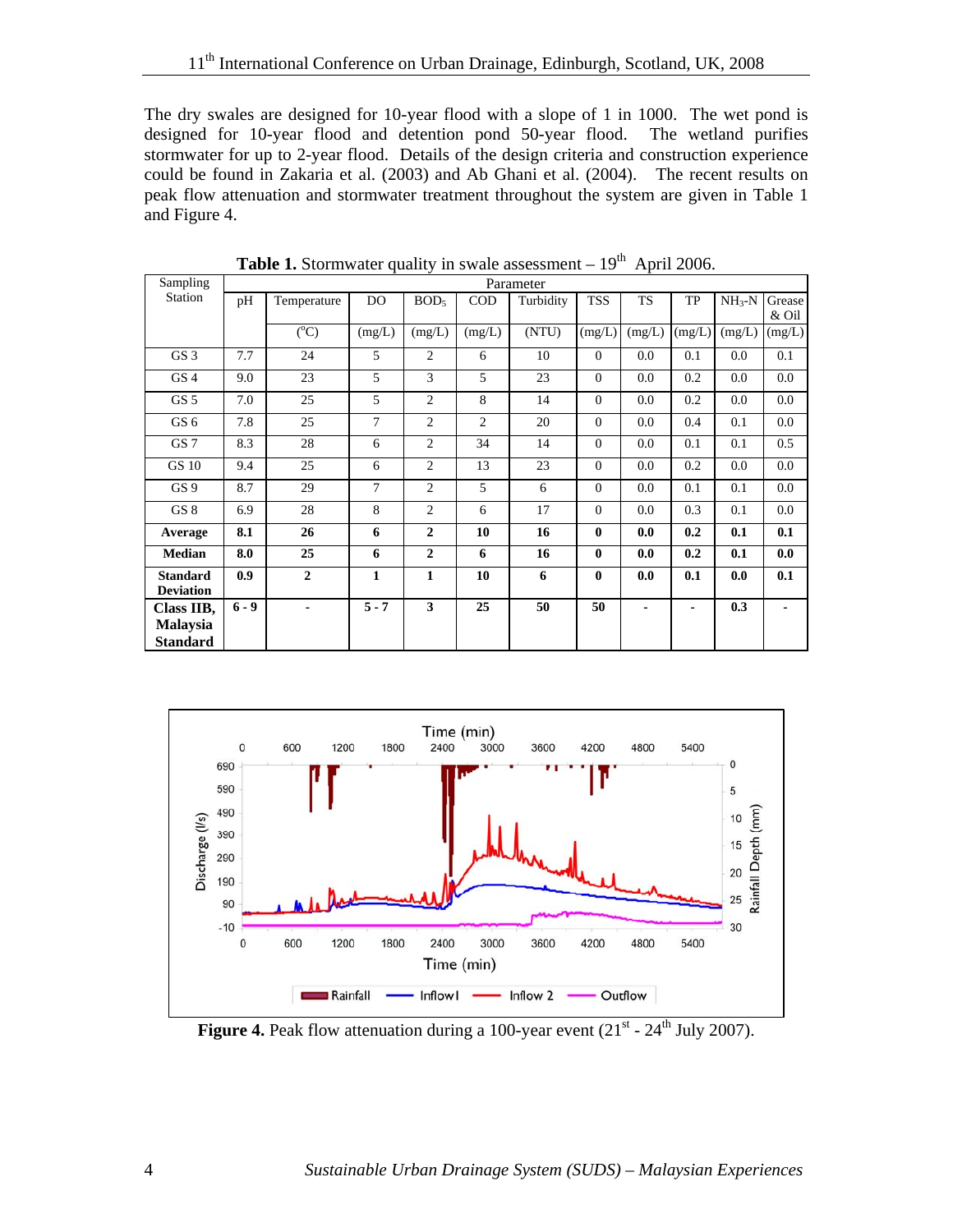Another recently completed BIOECODS project involved the construction of Taiping Health Clinic. The Government of Malaysia via Public Work Department (JKR) Malaysia has planned to construct a new building for the Taiping Health Clinic and its infrastructure on the area approximately 7 acres in Larut & Matang District in Perak. This project consists of the construction of a double storey building block, chemical store, condenser block, TNB block, store and garage, security guard house, sewerage treatment plant, pavilion and car park. The soil profile for overall project area is consistent from silty sand at the first 10m depth to hard layer of silty clay. Ground water level is observed at 0.95m to 1.35m depth from original ground surface.

The proposed drainage system has one main and few minor runoff control facilities to regulate the runoff from the site as shown in Figure 5. The drainage improvement that has been proposed at outside boundary are mainly consist of covered concrete lined drains as per directed by the local council.



**Figure 5.** Design Concept of Proposed Drainage System for Taiping Health Clinic.

#### a) Grassed Swale (Figure 6)

Grassed swale is designed to cater any excess water from perimeter drain (for individual building) whilst the flow from pervious and impermeable surface will be directed to the grassed swale. The grassed swale is defined as grass earth channel combined with subsurface module which enclosed within a permeable geotextile. Grassed swale has the ability to reduce on-site peak flow rates by increasing the roughness of the channel and infiltration rates. These vegetated systems also provide runoff quality treatment by removing low concentrations and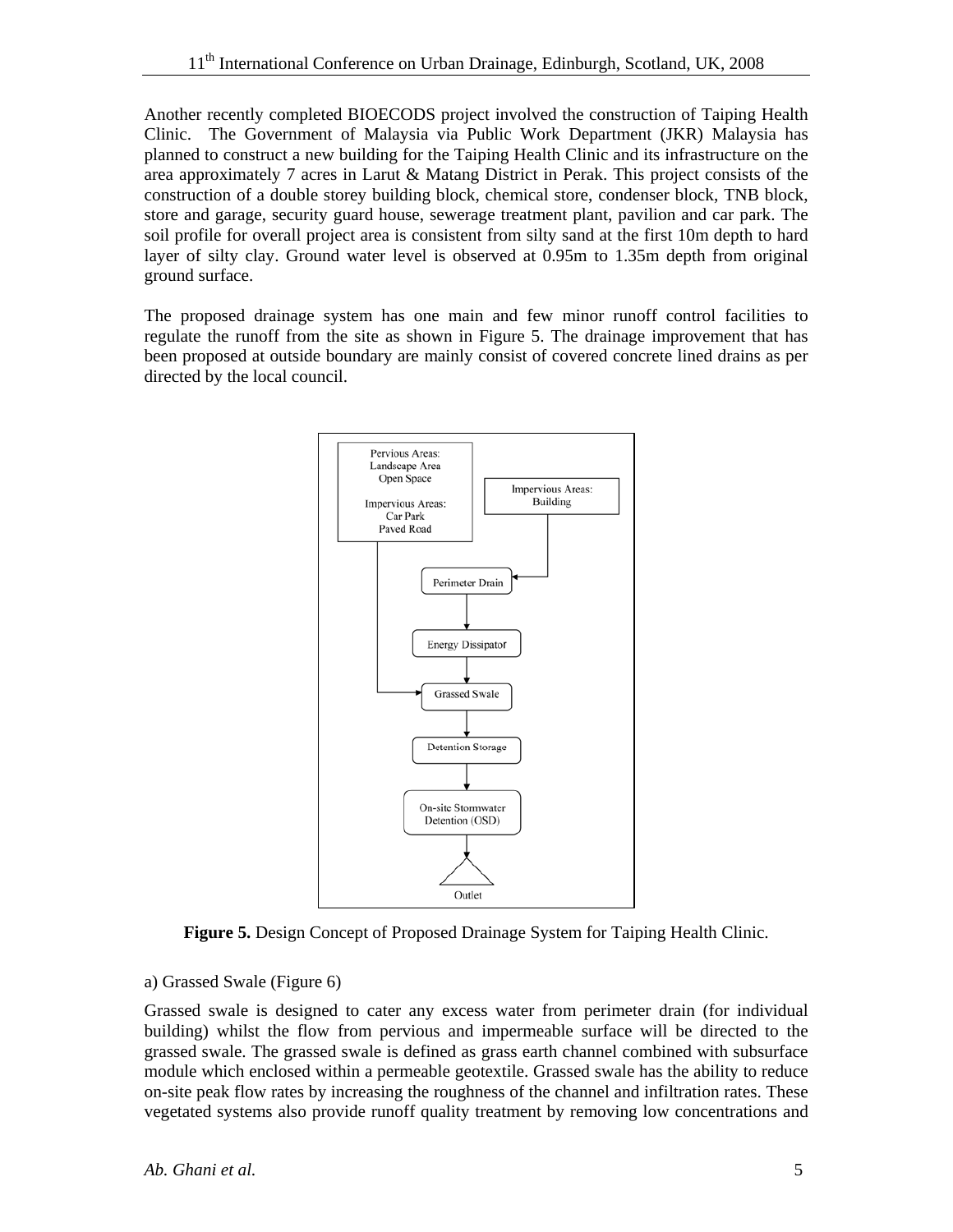quantities of TSS, heavy metals, hydrocarbons and nutrients from stormwater. The vegetated systems remove pollutants by means of sedimentation, filtration, soil absorption and plant uptake.



**Figure 6.** Grassed Swale.

#### b) Detention Storage (Figure 7)

The excess stormwater is stored in the subsurface detention storage. The storage modules have been designed to be places at the connecting points, junction and critical point of the system. These detention storages are provided to reduce flows from the building, regulating flow velocity which causes the gravity settling of particulates and increase the infiltration process where all these mechanisms will control the quality and quantity of stormwater runoff.



**Figure 7.** Underground Detention Storage.

#### c) On-site Stormwater Detention (OSD)

The excess stormwater is also stored in the dry pond constructed (Figure 8) with a storage function. The dry pond is a detention basin with the purpose to temporary store the stormwater runoff. This detention basin is design to store to the surface of 600mm of the excess rainfall under design average recurrent interval of 10-year and blend with the surrounding landscape. The outflow path is controlled by orifices in order to drain the dry pond system in less than 24 hours. Therefore, the quantity and quality of the runoff from developed areas can be maintained to be the same as pre-development condition. OSD is normally dry or empty when not in operation. It will be utilized for multi-purpose use to incorporate passive and active recreational areas such as public parks and open space or sporting facilities.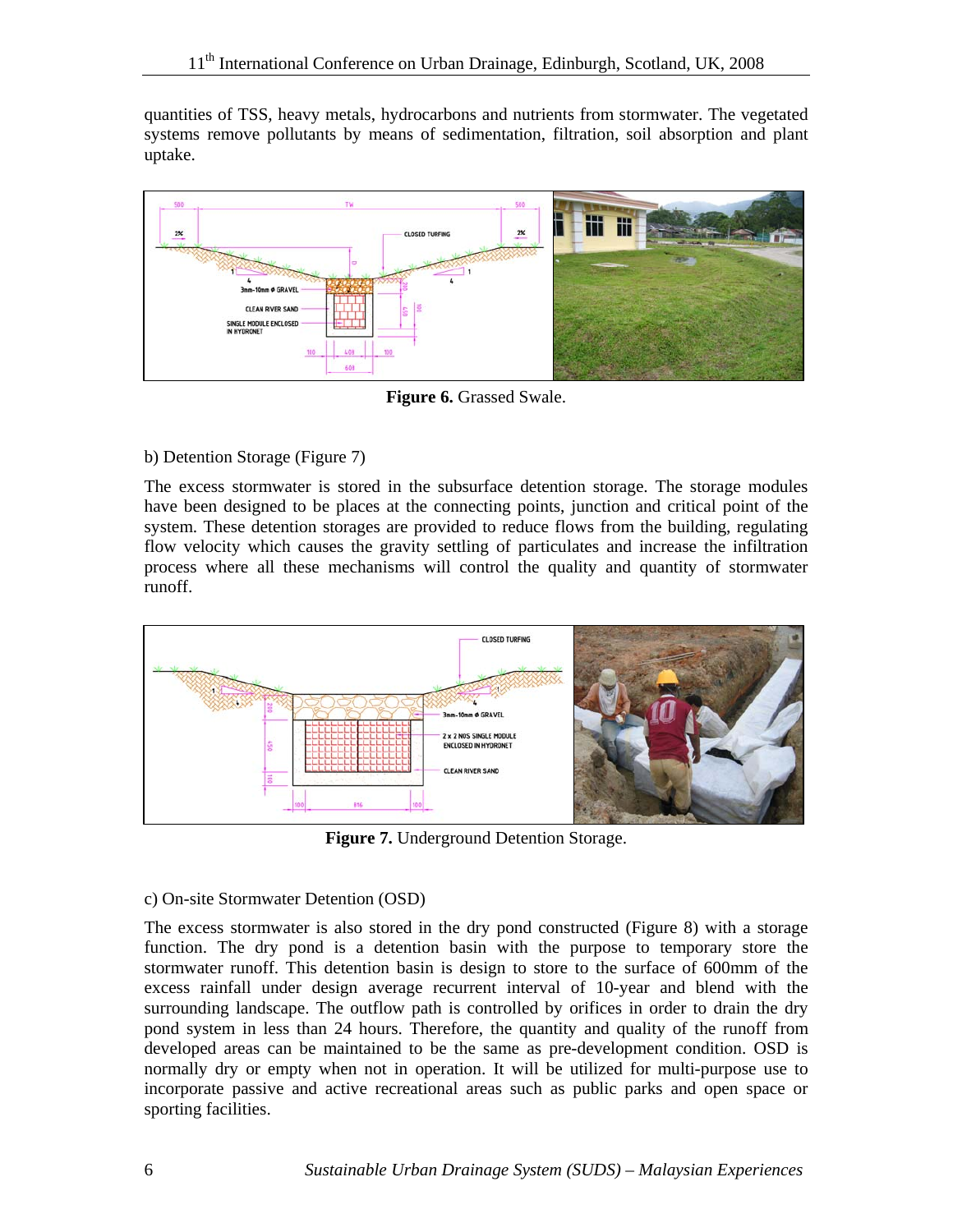

**Figure 8.** Dry pond.

# **EX-MINING POND REHABILITATION AS A STORMWATER MANAGEMENT FACILITY**

Department of Irrigation and Drainage (DID) Malaysia has appointed REDAC to carry out a "Rehabilitation of Ex-Mining Ponds and Existing Wetland for Integrated Storm water Facilities" at DID Mechanical Section, Ipoh. In line with the implementation OF MSMA, the Study will be a showcase for development of ex-mining ponds as storm water facilities in Perak and throughout Malaysia. The study is a pilot project that rehabilitates the ex-mining pond into multi-functional uses, which include recreational, water reuse and storm water retention purposes.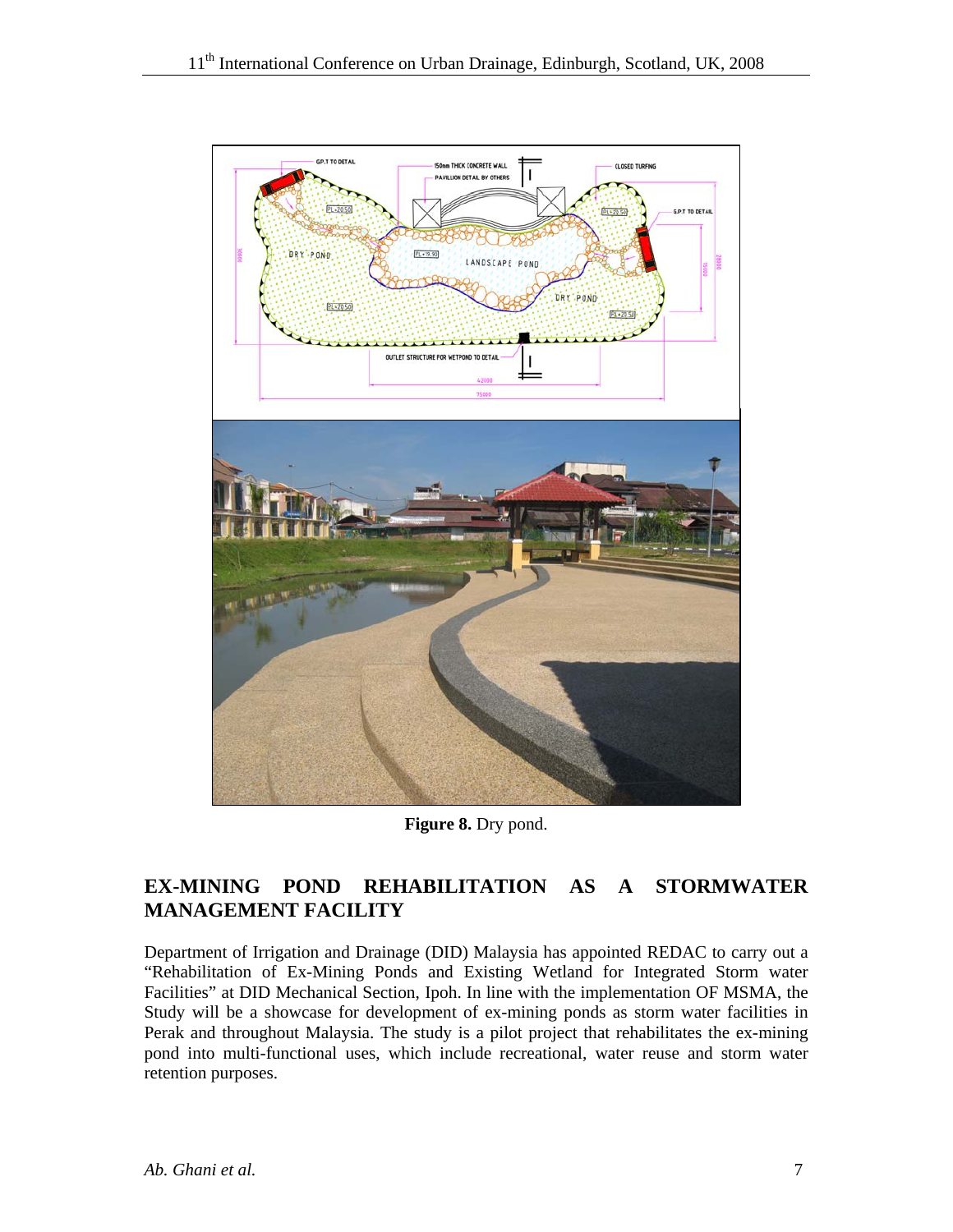The study area consists of DID Mechanical Section covering an area of 88 acres. The area is located on Lot 40367 Sg Kinta, Kinta District. The study area is situated on a former exmining land which consists of sandy soil and largely sparsely vegetated. The main feature of the site is the two ex-mining ponds which are located in the vicinity of the buildings. There are also swampy areas which stretched along the eastern border of the site and some parts of the swampy area may extend outside the study area. Drainage system in the Study area is based on rapid disposal approach which disposes the surface runoff to the roadside concrete drain prior to discharging into River Kinta via the pump station located near by. The surface runoff from the open area flows into the two main ex-mining ponds which are connected to the River Kinta by earth drain. The ex-mining pond and the existing wetland (swampy areas) shall be rehabilitated and restored into ecological ponds with multi-functional uses. The planning and design into the restoration and rehabilitation of the ecological ponds shall be based on the MSMA and fulfill the requirement of water quantity and quality control.

The main components of the proposed integrated storm water facilities (Figure 9) include Exmining pond 1 designed as a regional pond to control both water quantity and quality from the study site and the surrounding areas (Figure 10). The conveyance system is made of an engineered waterway with features those of natural rivers. Storm water runoff from the botanical garden is conveyed to the engineered waterway via swale. Further treatment of storm water runoff is provided through a constructed wetland connected to the Ex-Mining Pond 1 via the engineered waterway. The existing wetland will treat runoff from the nearby surrounding areas located outside of the study area. The Ex-Mining Pond 2 is designed as a community pond to control both water quantity and quality from the study site only. An automatic tidal gate is provided at the downstream end before the runoff is discharged to River Kinta.



**Figure 9**. Layout of Rehabilitated Ex-Mining Ponds.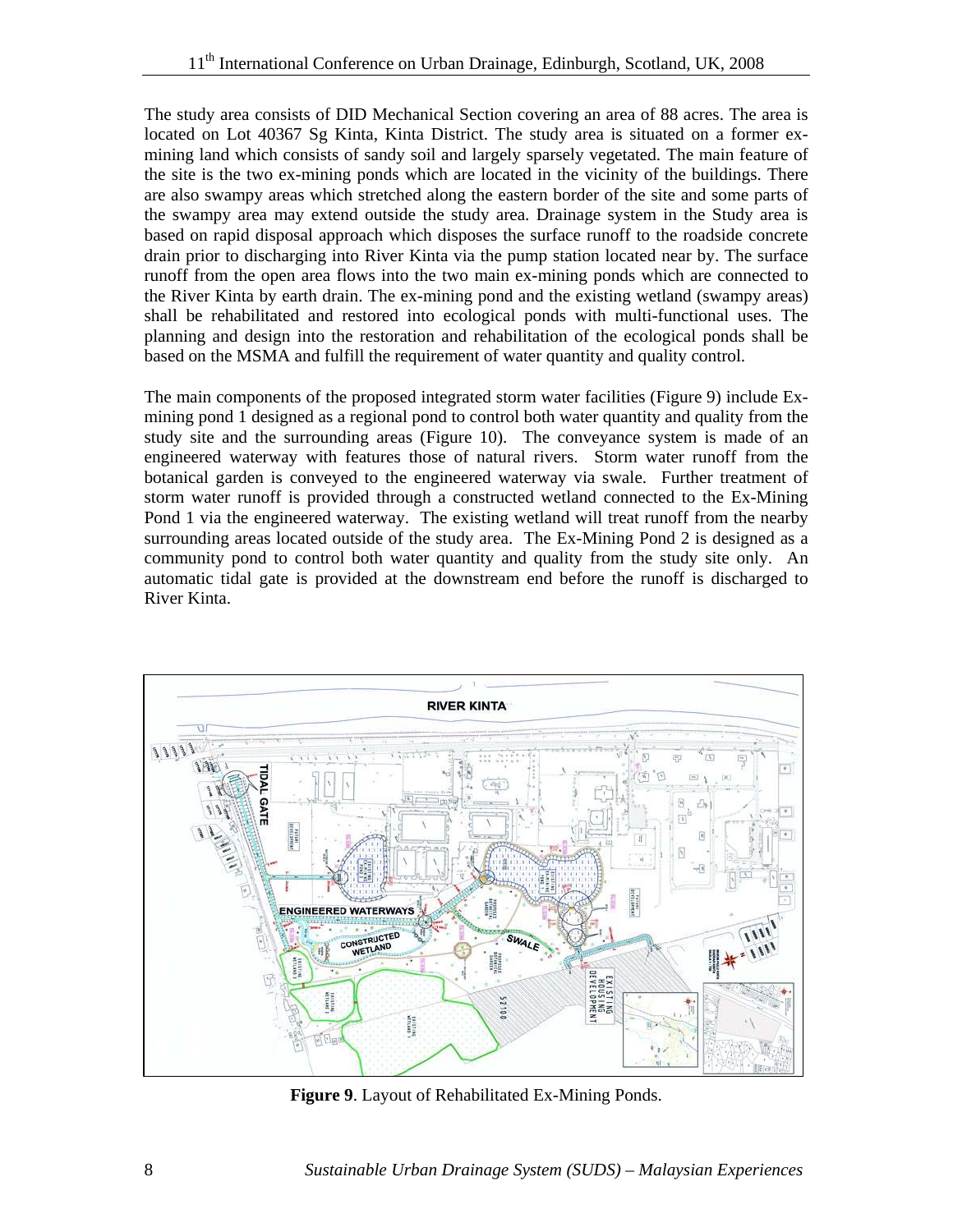



(b) Outflow of Ex-Mining Pond 1 (c) Built Hard Landscape

Figure 10 Rehabilitated Ex-Mining Pond 1